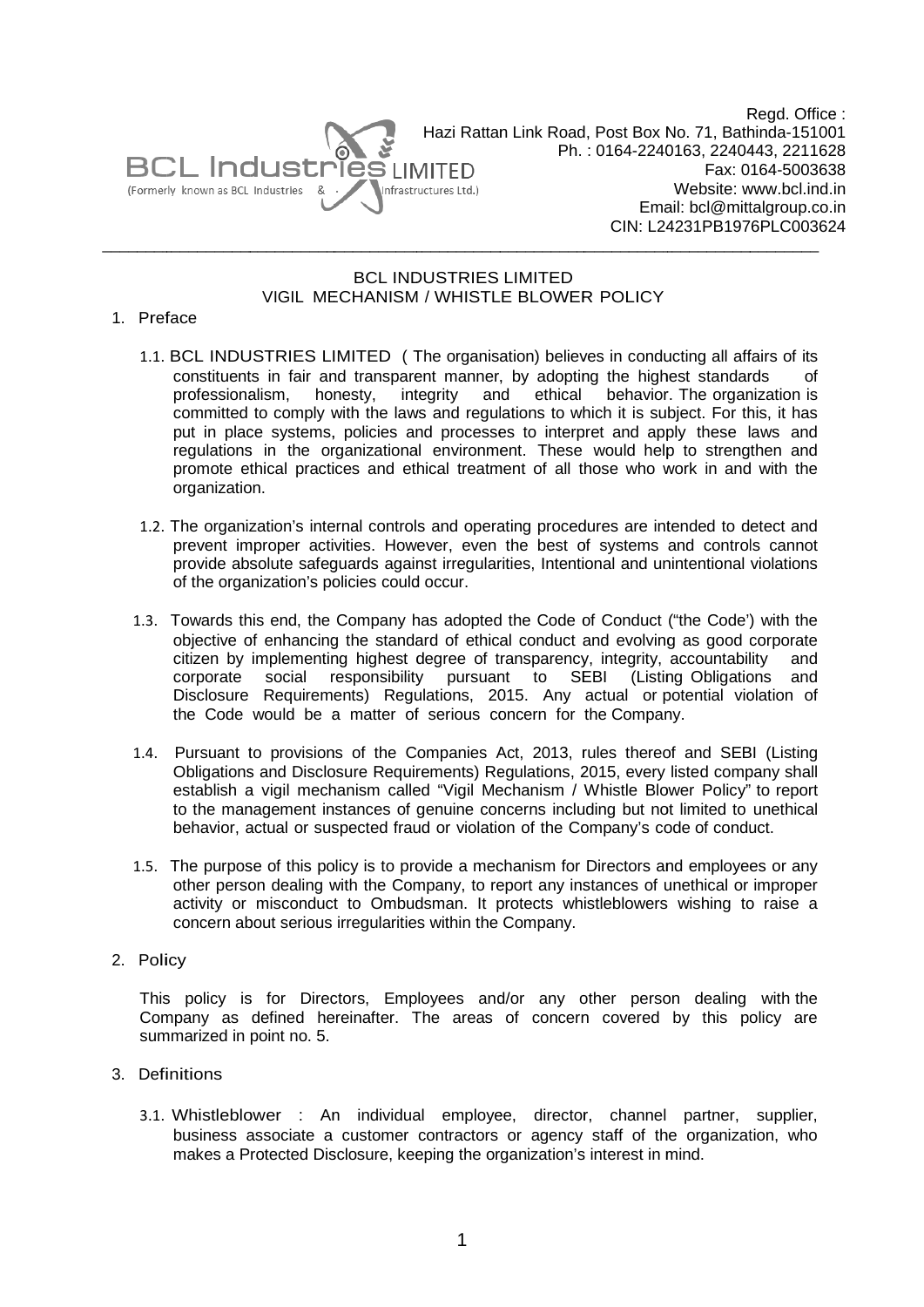- 3.2. Audit Committee : The Audit Committee constituted by the Board of Directors of the Company in accordance with provisions of the Companies Act, 2013, rules thereof and SEBI (Listing Obligations and Disclosure Requirements) Regulations, 2015 including any amendment thereof.
- 3.3. Company: BCL INDUSTRIES LIMITED
- 3.4. Director : a Director on the Board of Directors of the Company.
- 3.5. Disciplinary Action : Any action that can be taken on the completion of or during the investigation proceedings including but not limited to a warning, imposition of fine, suspension from official duties or any such action as deemed fit considering the gravity of the matter.
- 3.6. Employee : Every employee of the Company in the employment of the Company.
- 3.7. Ombudsman: A person who will be a full-time senior employee of the company, well respected for his/her integrity, independence and fairness and who is officially designated as "Ombudsman" and the same is made known to all as part of this policy. The Ombudsman is the designated official who can officially receive all complaints under this Policy and thereafter needs to ensure appropriate action is taken. The Managing Director shall have the authority to appoint / change the Ombudsman from time to time.
- 3.8. Person dealing with the Company: A business associate, channel partner, a customer, a supplier, contractors or agency staff dealing with the Company.
- 3.9. Protected Disclosure: A concern raised by a written communication made in good faith that discloses or demonstrates information that may evidence related to any unethical or improper activity or malpractices or any event of misconduct or suspected fraud or violation of Company's code of conduct.
- 3.10. Investigator: An officer(s) who is/are nominated / appointed to conduct detailed investigation by Ombudsman.
- 3.11. Subject: A person against or in relation to whom a Protected Disclosure has been made or evidence gathered during the course of an investigation.
- 3.12. Local Ethics Counselor: An officer who is nominated / appointed by Ombudsman for each location.
- 4. Guiding Principles

To ensure that this Policy is adhered to and to assure that the concern raised will be acted upon seriously, the Company will:

- a) Ensure complete confidentiality;
- b) Not attempt to conceal evidence of the Protected Disclosure;
- c) Take disciplinary action, if any one destroys or conceals evidence of the Protected Disclosure made/to be made;
- d) Provide an opportunity of being heard to the persons involved especially to the subject.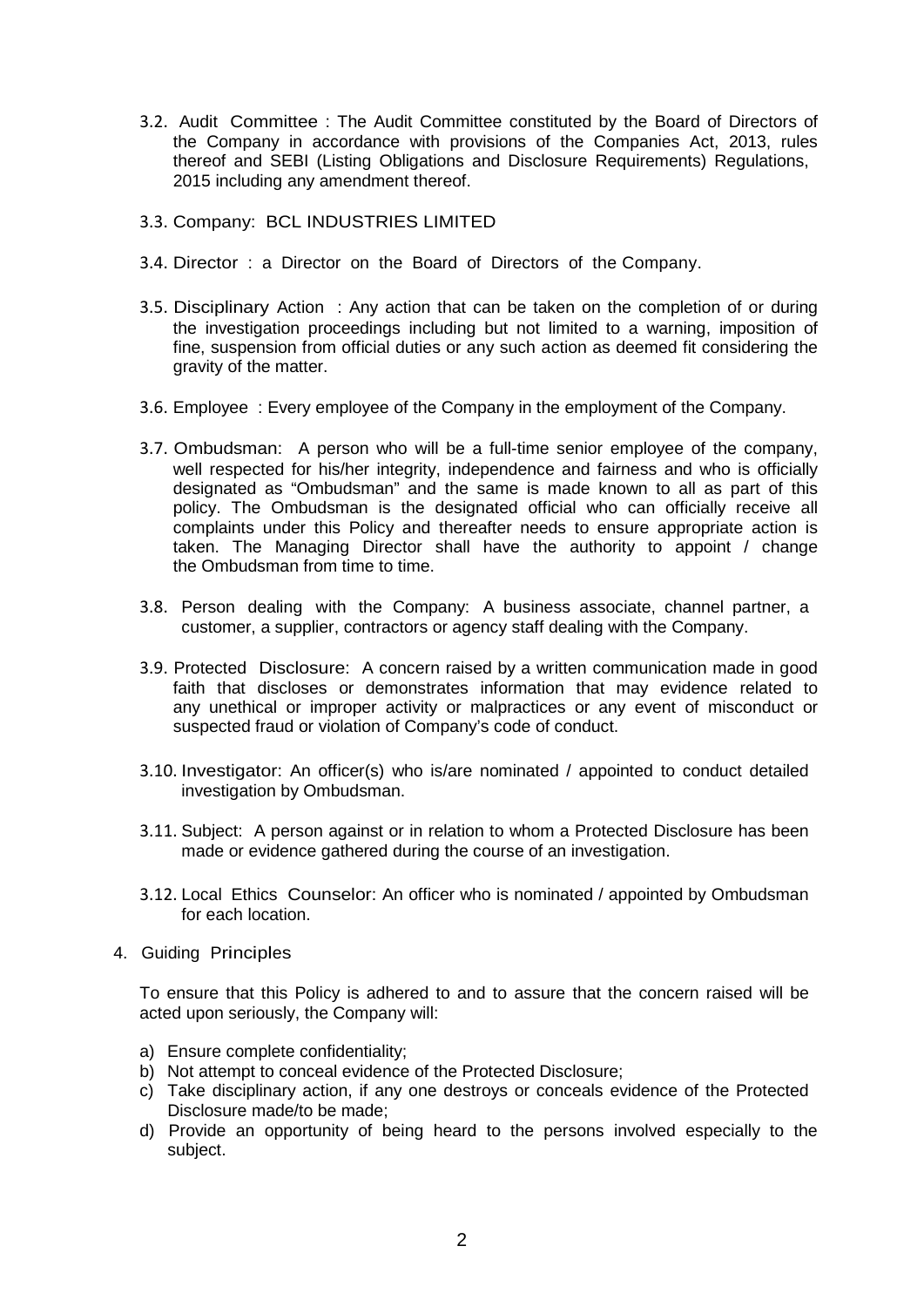5. Indications to raise an alarm

A matter can be considered serious enough for an alarm to be raised if it satisfies any of the following conditions :

- a) Serious violation of any organizational level policy, indicating weakness in internal control process
- b) Matter is likely to receive media or public attention
- c) Abuse of authority at any defined level in the Company
- d) Exposes the Company to a significant monetary or non-monetary liability
- e) Acts involving acceptance of bribes or any other form of corruption
- f) Disclosure of confidential or proprietary information to any outsiders
- g) Financial irregularities, including fraud or suspected fraud
- h) Indicates an incident / possible incident of sexual harassment at the work place
- i) Any other unethical, biased, favoured, imprudent event

#### **EXCEPTIONS**

Any matter which is an individual employee grievance relating to the terms and conditions of employment and which in normal course must be reported to the relevant HR personnel.

- 6. Disqualification
	- a) Bringing to light personal matters regarding another person, which are in no way connected to the organization
	- b) While it will be ensured that genuine Whistle Blower is accorded complete protection from any kind of unfair treatment as herein set out, any abuse of this protection will warrant disciplinary action.
	- c) Protection under this Policy would not mean protection from disciplinary action arising out of false or bogus allegations made by a Whistle Blower knowing it to be false or bogus or with a mala fide intention.
	- d) Whistle Blowers, who make any Protected Disclosures, which have been subsequently found to be mala fide or malicious or who make three or more Protected Disclosures, which have been subsequently found to be frivolous, baseless or reported otherwise than in good faith, will be disqualified from reporting further Protected Disclosures under this Policy. In respect of such Whistle Blower, the Ombudsman would reserve its right to take / recommend appropriate disciplinary action.
- 7. Procedure
	- 7.1. All Protected Disclosures concerning financial / accounting matters should be addressed to the Chairman of the Audit Committee of the Company for investigation.
	- 7.2. In respect of all other protected disclosures, those concerning all employees forming part of the Senior Leadership of the Company should be addressed to the Chairman of the Audit Committee and those concerning other employees should be addressed to the Company Ombudsman / Local Ethics Counselor.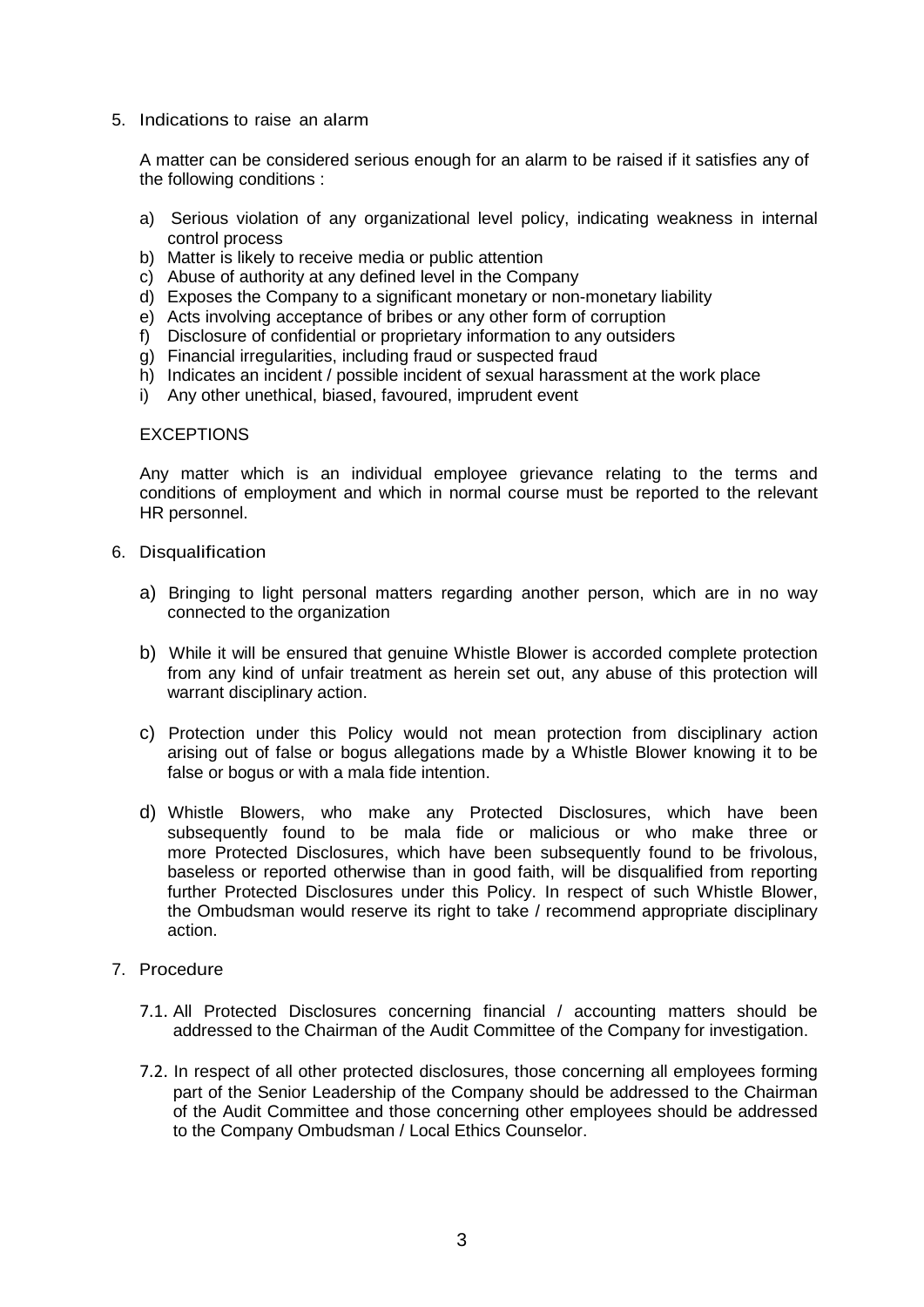- 7.3. Employees can make Protected Disclosure in writing (by letter or email) to the Chairman of Audit Committee / Ombudsman / Local Ethics Counselor, as the case may be, so as to ensure clear understanding of the issue raised within 30 days on becoming aware of the same.
- 7.4. If initial enquiries by the Ombudsman indicate that the concern has no basis or it is not a matter of investigation pursued under this Policy, it may be dismissed at this stage and the decision is documented.
- 7.5. Where initial enquiries indicate that further investigation is necessary, this will be carried by the Ombudsman alone, or by investigator nominated by the Ombudsman or investigator nominated by Chairman of Audit Committee for this purpose. The investigation would be conducted in a fair manner, as a neutral fact-finding process and without presumption of guilt. A written report of the findings would be made.
- 7.6. Care must be taken to protect the identity of the Whistleblower and keep it confidential.
- 8. Investigation / Investigators
	- 8.1. All Protected Disclosures reported under this Policy will be thoroughly investigated by an investigator appointed by the Chairman of Audit Committee or by the Ombudsman as the case may be.
	- 8.2. Investigators are required to conduct a process towards fact-finding and analysis. Investigators shall derive their authority and by virtue of appointment by the Company when acting within the course and scope of their investigation. Technical and other resources may be drawn upon as necessary to augment the investigation.
	- 8.3. The decision to conduct an investigation taken by the Ombudsman is by itself not an accusation and is to be treated as a neutral fact-finding process. The outcome of the investigation may not support the conclusion of the Whistle Blower that an improper or unethical act was committed.
	- 8.4. Subjects will normally be informed of the allegations at the outset of a formal investigation and will have opportunity of being heard during the investigation.
	- 8.5. Subjects shall have to co-operate with the Local Ethics Counselor / Ombudsman / the Chairman of the Audit Committee or any of the Investigators to the extent that such co-operation will not compromise self-incrimination protections available under the applicable laws.
	- 8.6. Subjects have a responsibility not to interfere with the investigation. Evidence shall not be withheld, destroyed or tampered with; and witness shall not be influenced, coached, threatened or intimidated by the Subjects.
	- 8.7. The investigation shall be completed normally within 30 days of the receipt of the Protected Disclosure. However, the Ombudsman shall have the powers to grant or extend time limit wherever it is necessary.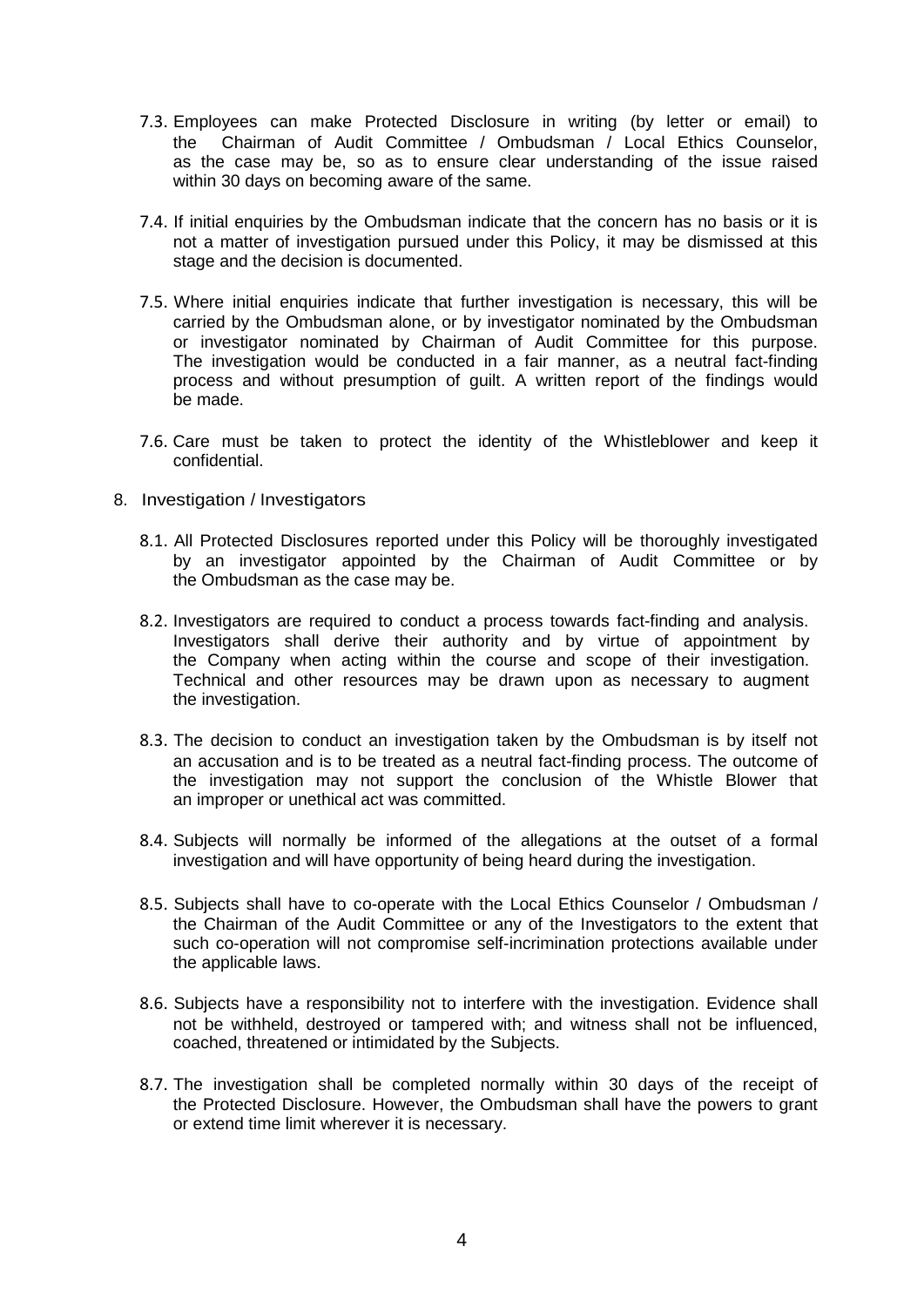- 8.8. On submission of report, the Investigator shall discuss the matter with Ombudsman / the Chairman of Audit Committee, who shall either:
	- i. In case the Protected Disclosure is proved, accept the findings of investigators and take such Disciplinary Action as Ombudsman or the Chairman of Audit Committee may think fit and take preventive measures to avoid reoccurrence of the matter;

OR

ii. In case the Protected Disclosure is not proved, close the matter;

Depending upon the seriousness of the matter, the Ombudsman may refer the matter to the Audit Committee with proposed disciplinary action / counter measures.

- 9. Protection for Whistleblowers
	- 9.1. No unfair treatment shall be given to a Whistleblower by virtue of his / her having reported a Protected Disclosure under this Policy. All Protected Disclosures reported under this Policy will be thoroughly investigated by the Investigator.

The Company shall ensure that any kind of discrimination, harassment, victimization or any other unfair employment practice is not adopted against the Whistleblower. Complete protection will, therefore, be given to Whistleblower against any unfair practice like retaliation, threat or intimidation of termination/suspension of service, disciplinary action, transfer, demotion, refusal of promotion, discrimination, any type of harassment, biased behavior or the like including any direct or indirect use of authority to obstruct the Whistleblower's right to continue to perform his duties / functions including making further Protected Disclosure. The Company will take steps to minimize difficulties, which the Whistleblower may experience as a result of making the Protected Disclosure.

Thus, if the Whistleblower is required to give evidence in criminal or disciplinary proceedings, the Company will arrange for the Whistle Blower to receive advice about the procedure, etc.

- 9.2. The identity of a Subject and the Whistleblower will be kept confidential to the extent possible given the legitimate needs of law and the investigation.
- 9.3. Any other Employee assisting in the said investigation or furnishing evidence shall also be protected to the same extent as the Whistleblower.

#### 10. Reporting

A report with number of complaints received, if any, under the Policy and their outcome shall be placed before the Audit Committee.

#### 11. Retention of Documents

All Protected Disclosures in writing or documents along with the results of investigation relating thereto, shall be retained by the Company for a minimum period of seven years.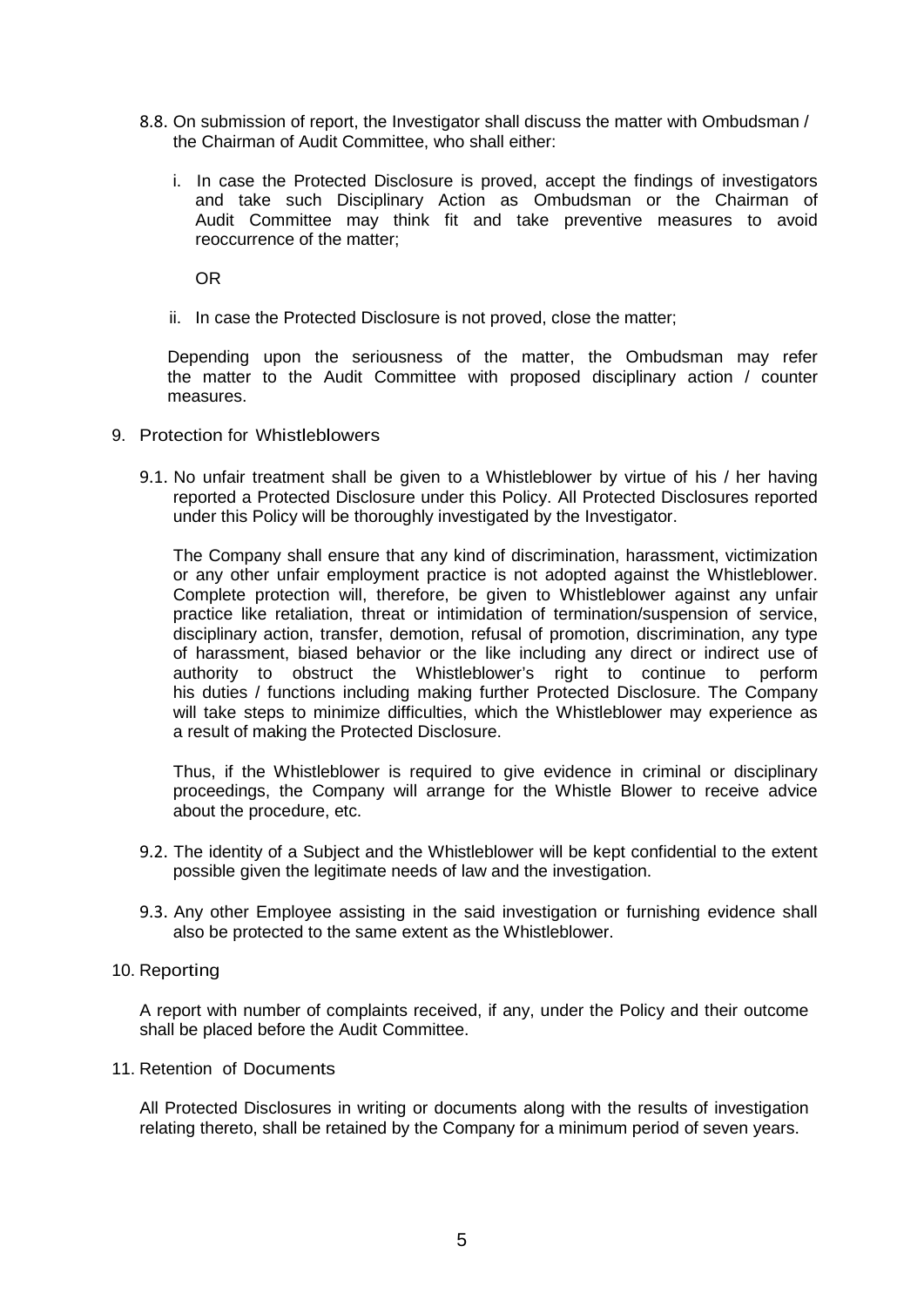## 12. Communication of Policy

This policy including amendment thereof shall be communicated by displaying it on the Company's website as well as on the intranet website of the Company.

#### 13. Amendment

This policy may be amended or modified from time to time in case of any subsequent changes to the provisions of applicable regulations or which deems necessary to strengthen vigil / whistle blower mechanism.

By Order of the Board of Directors of BCL INDUSTRIES LIMITED

sd/- RAJINDER MITTAL MANAGING DIRECTOR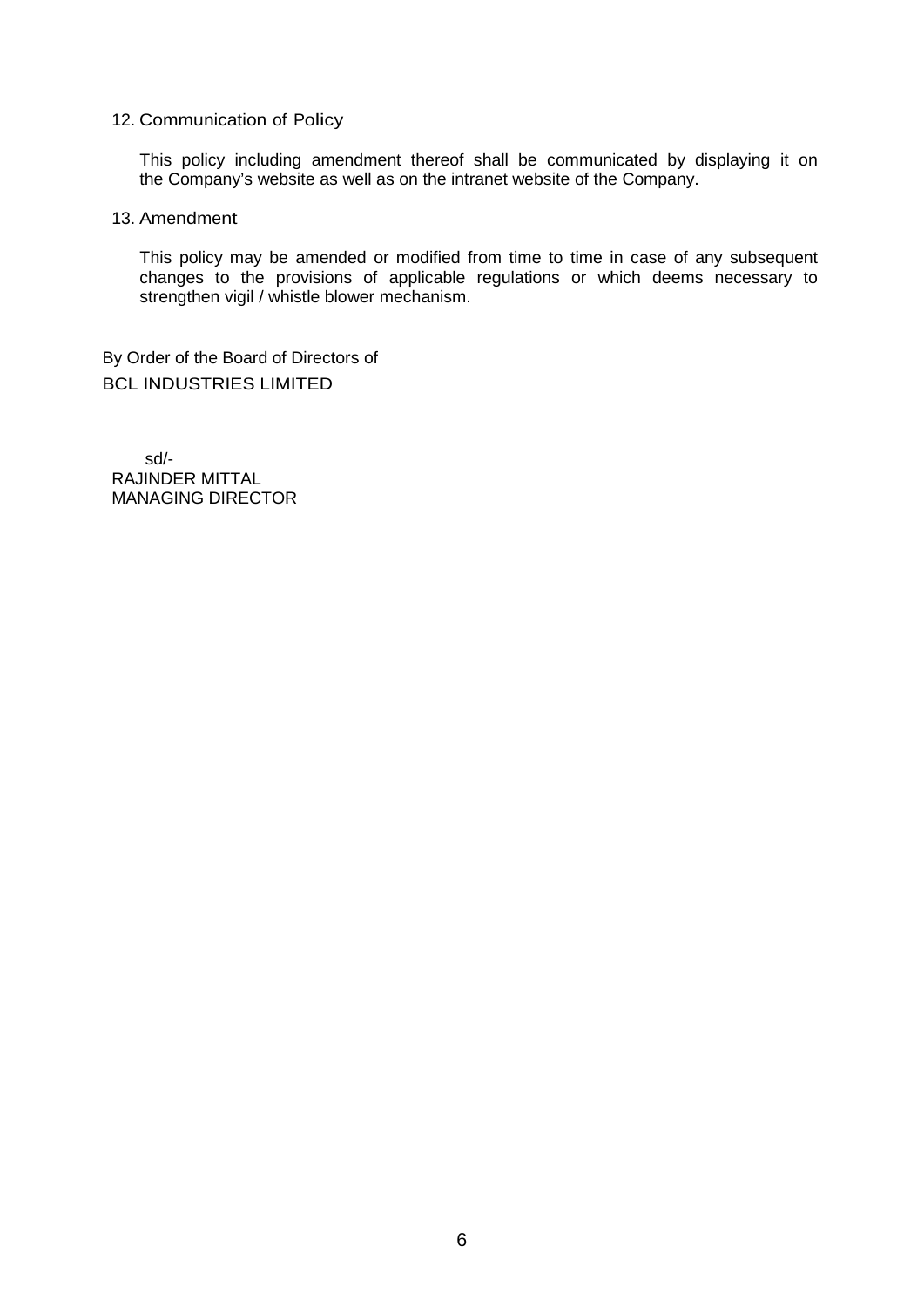# A. Contact Details

| Sr<br>No      | Name of Person                                                                | Designation                            | <b>Postal and Email Address</b>                                                                                                                   |
|---------------|-------------------------------------------------------------------------------|----------------------------------------|---------------------------------------------------------------------------------------------------------------------------------------------------|
| 1             | MR. R.C NAYYAR                                                                | Chairman $-$<br><b>Audit Committee</b> | ccsecretarialbcl@gmail.com<br><b>ADDRESS:</b><br>C/O BCL INDUSTRIES LIMITED<br>HAZI RATTAN, LINK ROAD,<br>BATHINDA-151001<br>PH. NO. 0164-2240443 |
| $\mathcal{P}$ | <b>COL. MAHAVIR SINGH</b><br>GAUR<br>Vice President<br>(HR and General Admin) | Ombudsman                              | corphr@mittalgroup.co.in<br><b>ADDRESS:</b><br>C/O BCL INDUSTRIES LIMITED<br>HAZI RATTAN, LINK ROAD,<br>BATHINDA-151001<br>PH. NO. 0164-2240443   |